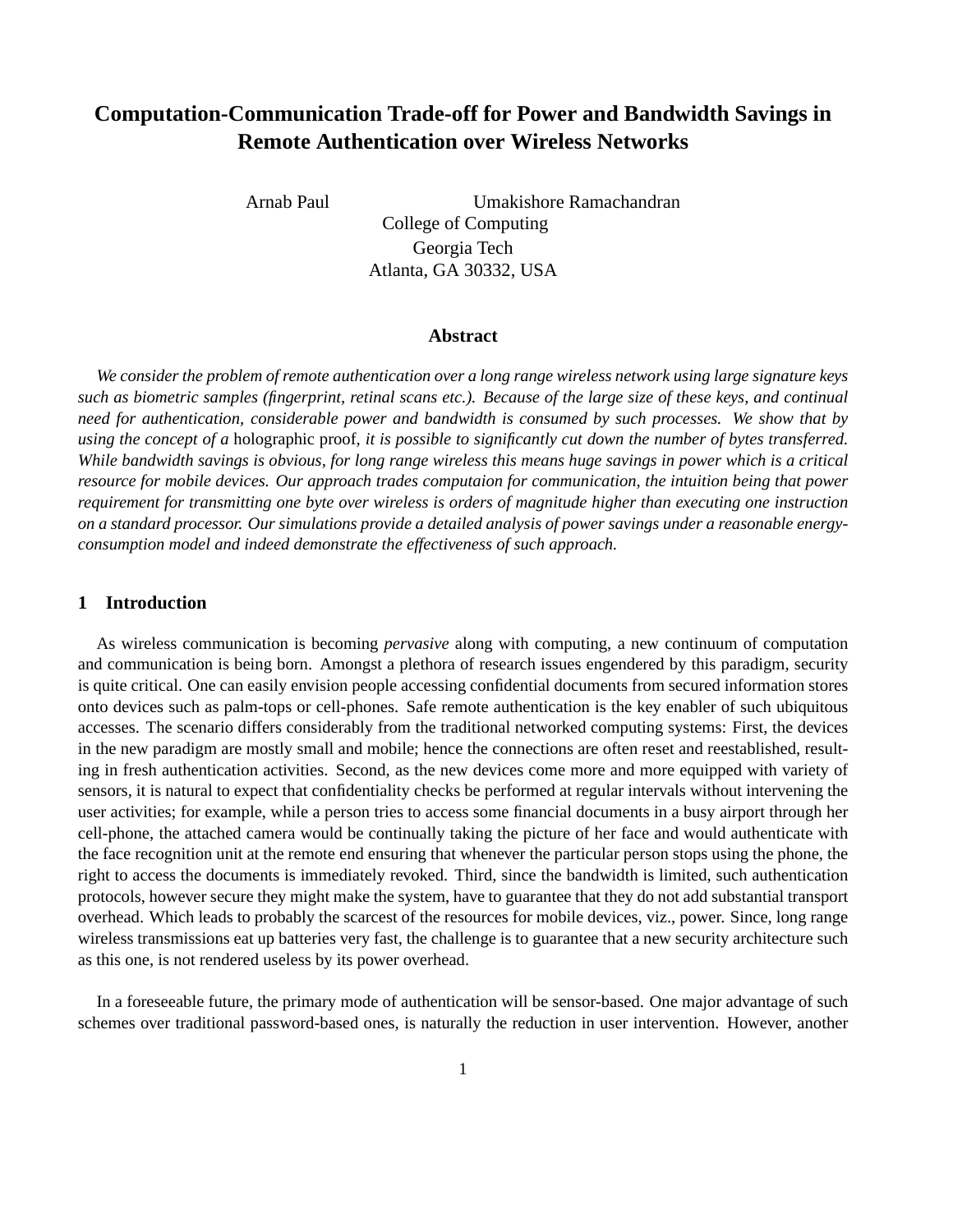important and often overlooked benefit is the size of the signature keys. While a password must be small for memorizing, sensor generated keys, such as biometrics are often quite large in size. High entropy offered by such keys makes it difficult for any adversary to reproduce them unlike password protection that is amenable to many attacks. In the light of the fact that authentication is done in continual fashion, the large key-size becomes even more critical from the viewpoint of power-consumption.

A potential solution to key length could be the use of cryptographic hash; instead of sending the whole key, one might consider sending a digest to be compared with the digest of the key stored at the remote end. But such a scheme fails in our case. The scenario we are considering here is subject to two factors that prevents the use of digests. First, sensors have inherent inaccuracy and sampling different. Therefore, two samples of the same object, such as a fingerprint, generated by two different sensors are most likely identical, although they are patterns close to each other according to some distance metric. Second, the conditions in which two samples are taken vary considerably over time; for example fingerprints of a person taken by the same device during different working conditions will most likely turn out to be different. One should therefore look for a *close match*, instead of identity. Cryptographic hash functions however, do not tend to preserve such metrics, two bit-strings slightly different could produce very different hash digests.

In this paper we present a technique that enables remote authentication over long range wireless in a continual fashion; even with keys of large size, this scheme results in significantly reduced consumption in bandwidth and hence power. The key ingredient in our approach is a concept of a *holographic proof*. Instead of providing a mathematical definition, we provide an informal description that would suffice for the purpose of reading this paper. A hologram is the imprint of an object (usually in 3 dimensions) such that every part of it contains a copy of the whole imprint; if a hologram is cut into two haves, each half will provide the full imprint of that object. Intuitively a holographic proof attempts to mimic this property. A proof (in our case, an authentication token) can be encoded so that almost every part of it carries the signature of this proof. Then, a verifier (in this case, a server authenticating the received token against a stored template token) can examine only a small segment of the proof and still be able to verify that the proof is correct.

How does one construct such a proof? Error correction codes provide a candidate infrastructure for constructing such proofs. Normally an error correction code expands a bit-string by adding *redundancy* so that even in the presence of corrupted, or missing bits, the original data can be recovered. Now, the primary task of authenticating is the following: One party presents an authentication token  $(s)$  to a server which matches this token against a stored template  $(s')$  to see if  $s \approx s'$ , i.e., if there is a close match between the two. However, one could reverse the question. Instead of asking if they are same (or close to each other), one can ask if the two strings are different. Now, if these strings are suitably encoded by adding redundancy, then it may be indeed possible to check that they are different by systematically examining only small parts of them. The success of this technique lies in the ability to achieve an appropriate encoding and subsequently to be able to examine the encoded versions. In this paper we present a simple encoding scheme that lends itself to a simple verification procedure. As a result, we also demonstrate how low-power (low bandwidth) continual fashion remote authentication can be enabled in long-range wireless systems. Ours is a scheme that resorts to randomization techniques, hence provides only probabilistic guarantees. However, to this end, we also demonstrate that these probabilities may be boosted sufficiently high (e.g., as high as  $1 - 10^{-8}$ ) with only a few repetitions, incurring negligible effect on the power-savings.

As we have already mentioned, sensor-based samples can be quite diversified. They range from fingerprints, retinal scans, to voice recognition. It does not necessarily have to be a biometric sample either. The common verification procedure for all of them is some sort of pattern matching. The exact detail of the matching algorithm depends on the specific instance of the sample being considered. Unfortunately, it is not obvious how to construct an encoding scheme given an arbitrary pattern recognition problem. In this paper, we therefore focus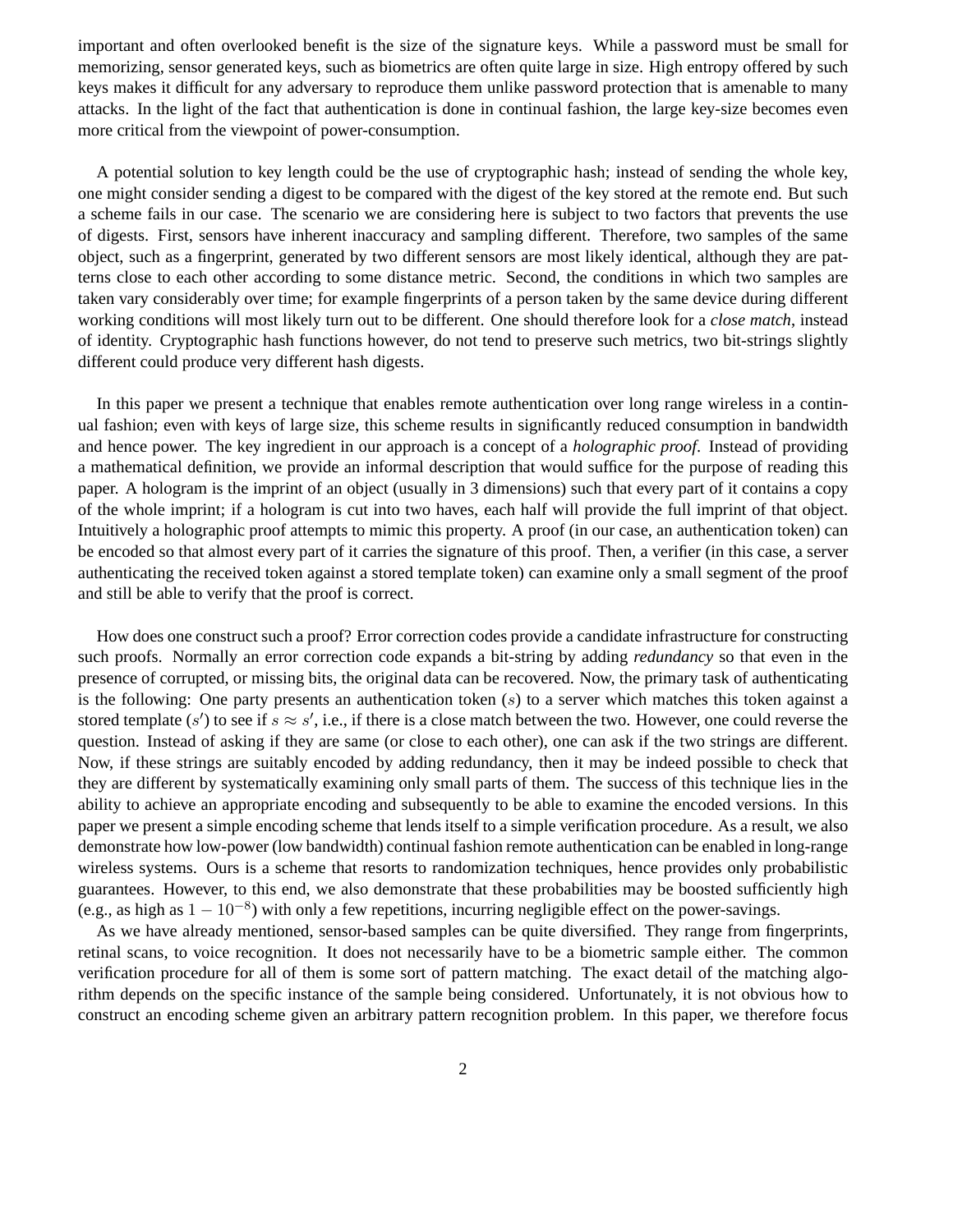on a generic problem, that of computing the Hamming distance. The hamming distance between two strings is simply the number of bit positions they differ. It is one of the simplest distance metrics that lie at the heart of many pattern classification algorithms. For example, in a retinal scan match, retinal features are extracted in a binary feature vector and then two binary feature vectors are compared for their Hamming distance. For us therefore, the problem is abstracted into the following. A remote mobile device is presenting a token( $s_{U}$ ) on behalf of user U to a remote server. The server has in its database a template string  $(s'_{U})$  as a sample token for U. Only if the hamming distance between the token and the sample is less than a specified threshold, access is granted.

The main motivation behind our scheme is the key observation : over long range wireless, transmission of one bit is equivalent to millions of processor cycles in terms of power consumption [6]. Conventional wisdom in this domain therefore has been to compute more and communicate less. Very recently, however this wisdom has been challenged by some researchers, mostly arguing in the line that architectural features in modern processors hinder the power savings expected from the reduction in communication [3, 1]. For example, in [1], the authors show that compressing files before releasing it onto the wireless, may end up increasing the energy needs, due to various factors such as the DRAM to cache ratio, cache miss rates *etc*. In [3], the authors argue that the energy consumed in refreshing the dynamic RAM associated with standard processors designed for mobile usages, such as Intel Strong-Arm, usually exceeds the wireless transmission energy and thereby making it energy-profitable to ship a block of data from a remote store instead of holding it in the DRAM for a long period of time. Our scenario however requires that the authentication token be in the main memory of a communicating device. Under a reasonable power model, we show that following our scheme results in saving power up to 70% of what would be required if the whole key is naively transmitted. A similar gain in bandwidth is obvious since the crux of the scheme is to reduce the communication.

One point to note here is that we have adopted a randomized scheme, and the guarantee of success therefore is probabilistic. However, this is not a major concern, since it is understandable that any deterministic scheme would require complete transmission of the keys and thereby not meeting the requirement of reducing bandwidth and power. A more important concern however, is to quantify and assure how much breach in security is being allowed as opposed to the power savings gained by such a scheme. In section 3 we will show that probability of admitting invalid keys can be made be substantially small. However, in a result pertaining to communication complexity, Pang and Gamal showed that the minimum number of bits needed to estimate the hamming distance correctly is  $\Omega(n)$  [5]. Therefore, it is theoretically impossible to obtain a two sided  $\epsilon$ -bound, *i.e.*, it is impossible to achieve an estimation h (the estimated hamming distance) of h (the original distance) so that  $(1 - \epsilon)h \leq h \leq (1 + \epsilon)h$ holds for all  $0 \le \epsilon \le 1$  with arbitrary high probability. We have adapted the techniques presented in [2] that tries to safeguard against the underestimation. This is very important from the point of view of security. As a result of biasing the strategy towards overestimating the distance, some of the legitimate keys may be declared as false. Such cases are called false negatives. However, we show that although we cannot arbitrarily reduce the probability of having false negatives ( $p_{neq}$ , it is possible to keep it under an acceptable constant value. For example, having  $p_{neg} \leq 0.2$ , enables as many as 80% of the legitimated keys to be accepted, thereby applying the savings of bandwidth and power for 80% of the legitimate strings. This still boosts the overall power savings significantly. For the rest twenty percent, that fall victim as false negatives, once denied with the hamming signature, the whole key can be transmitted. In section 3 we discuss this issue quite elaborately.

The contributions from this paper are the following. Perhaps the most interesting observation we make is that certain randomized schemes could be used in the domain of mobile and ubiquitous computing as a means to reduce bandwidth and power. Next, although we have adapted a technique from [2], it is not possible to clearly determine theoretically the value of the each parameter that need to be set. To this end, we demonstrate an experimental methodology to bring the theory into practice. Moreover, the analysis in [2], had a limitation in that it tacitly assumed the hash function to be parity (although the technique inherently is open to any hash function). We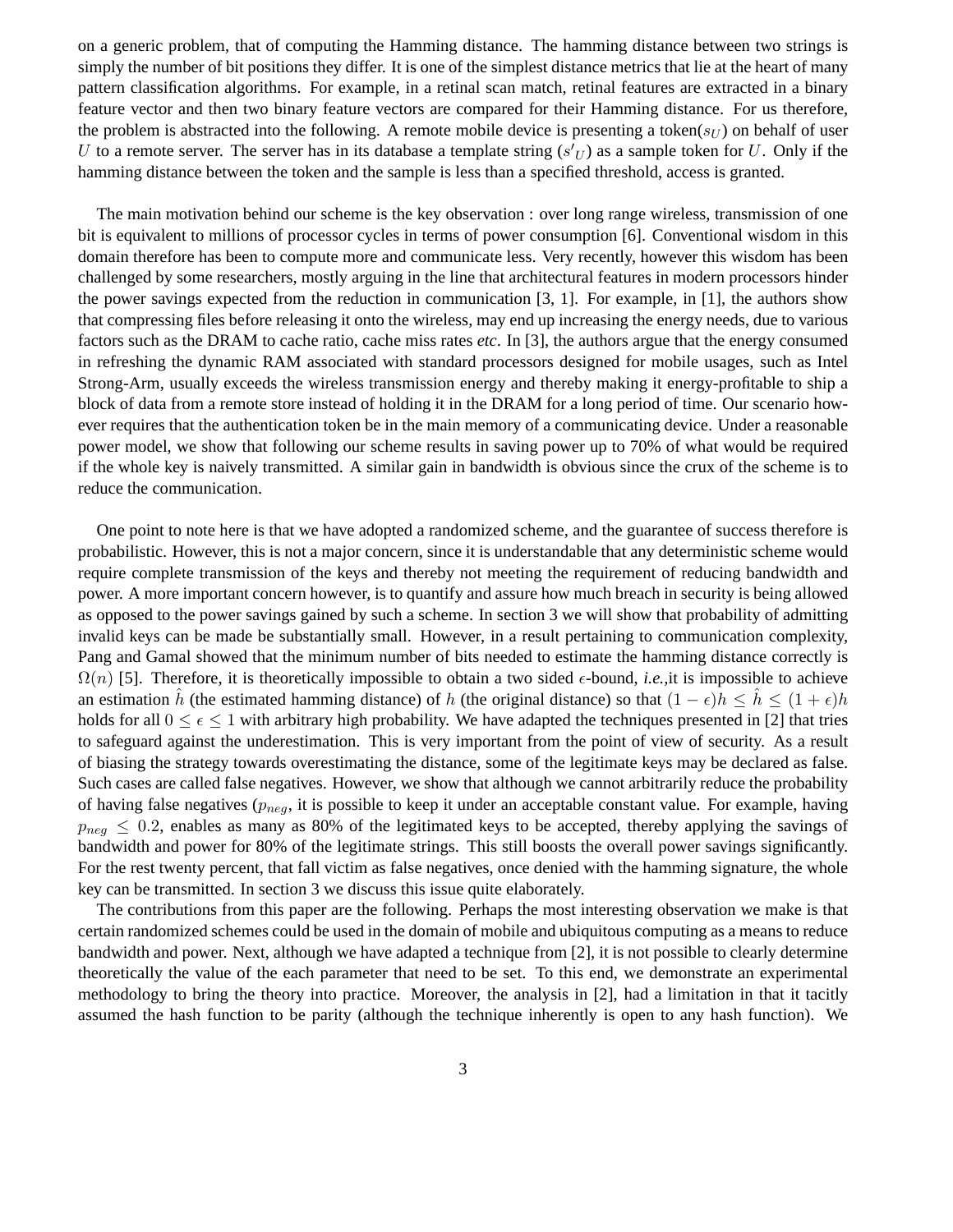show that hash collision probability could be an important experimental knob that can be utilized set the systems parameters. We present a new analysis for deriving the bounds as a result of allowing arbitrary hash-collision probabilities. Finally, we quantify the bandwidth and power gains that can be achieved by such a scheme under a reasonable power model.

The rest of the paper is structured as follows. Section 2 describes the scheme in detail. In section 3 we carry out a complete evaluation. Section 4 derives the bound for estimating the hamming distance allowing arbitrary collision probability.

### **2 Protocol Description**



**Figure 1. Encoding a message string M**

In this section we describe the crux of the design of our protocol, i.e., the encoding scheme at the user end and the verification process at the server end. we start by describing the encoding.

#### **2.1 Encoding at the user side**

Figure 1 captures the encoding. M is the authentication token of length n that the user wants to communicate to the server. The encoding can be thought of as a standard coding scheme such as appending extra parity bits to the end of a data block. In the figure, x denotes a subset of bits taken from  $M$  (the bits in x are not necessarily consecutive in the original string  $M$ ). The redundancy bits in the encoded string consists of hash values taken from all such strings x of all possible lengths. A simple example of hashing is taking the parity of x.

Figure 2 shows how a small subset is selected from the encoded string. The elements of  $R$  are the hash values of subsets x of M. Assume that they are ordered alphabetically and according to length of x. A small hash vector is constructed from R. A set of x-values are picked, say  $x_1, x_2 \ldots x_t$ , in the increasing order of their lengths, i.e.,  $|x_1| < |x_2| < \ldots < |x_t|$ . And then from R, their hash values are collected into a small hash vector  $[H(x_1), H(x_2), \ldots, H(x_t)]$ . This hash vector is sent over the wireless network instead of the original string M. The substrings are  $x_1, x_2, \ldots$  are not chosen arbitrarily with the one restriction on their length. Their length increases exponentially, i.e., for some  $\beta > 1$ , ( $\beta$  is determined experimentally as we'll describe later) we choose their lengths as follows.

$$
|x_1| = \beta
$$
  $x_2 = \beta^2$   $|x_3| = \beta^3$  ...  $|x_t| = \beta^t$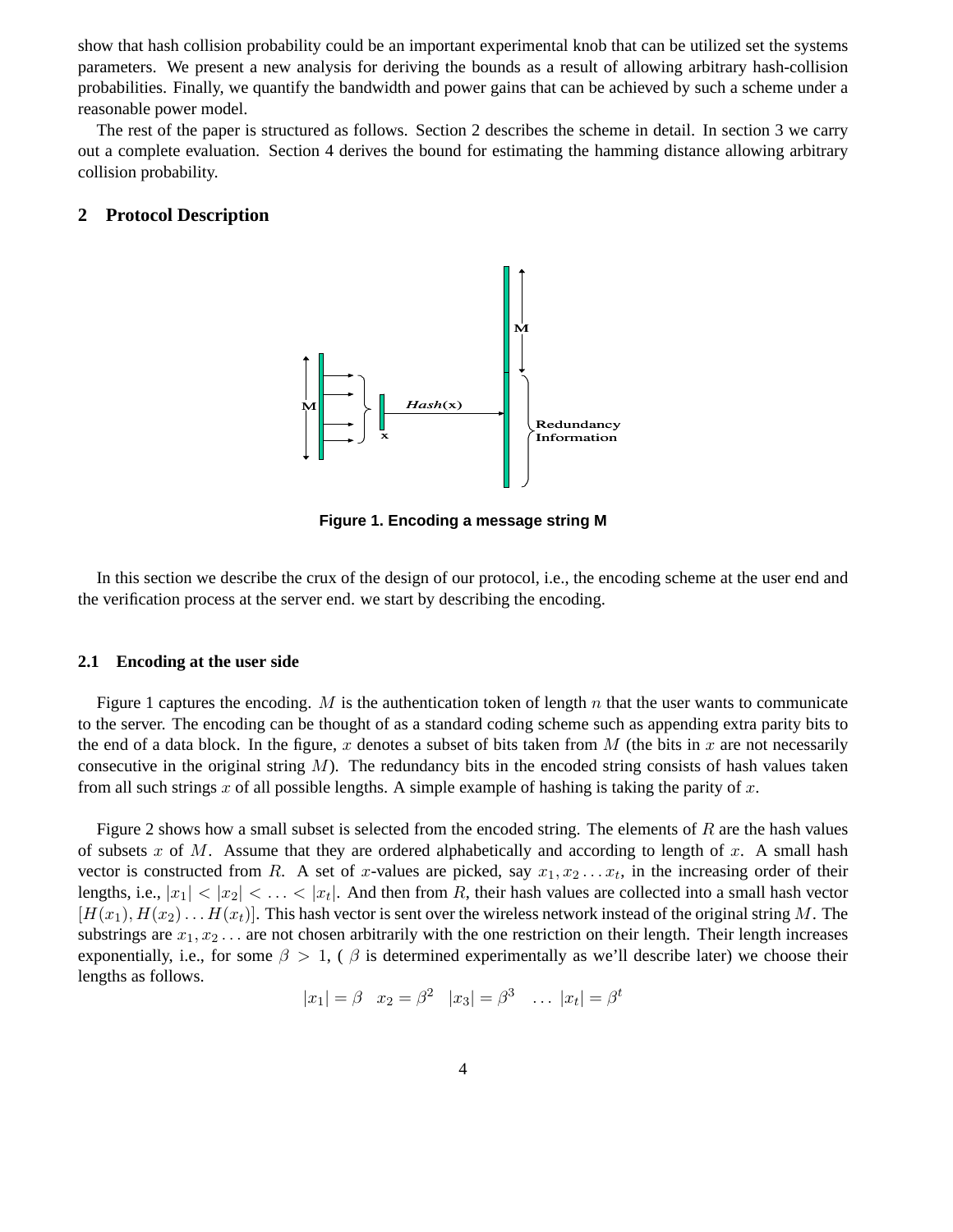

**Figure 2. Creating the Hash vector**

The longest such length that can be chosen this way is of course n, the length of M. Hence  $t = \mathcal{O}(\log n)$ , *i.e.*, the user sends a string of length exponentially smaller than the original string. For example, if n is 1 MB  $(2^{20})$ , and we use a hash of constant size, say 5 bytes, and  $\beta = 2$ , then the hash vector would be only 100 bytes long. Also note, that it is really not needed to compute the entire string R which is exponentially long. Instead, given a suitable random number generator, the user can randomly decide the substrings  $x_1, x_2$  *etcand* then take their hash values to crate the hash vector. We assume that both the user and the server have access to the same pseudo-random generator. This is not a bottleneck as far as randomness is concerned. The two parties could exchange a random seed at the start-up of a transaction so as to randomize their choices properly.

### **2.2 Verification at the Server side**



**Figure 3. Comparison of Hash vectors**

Figure 3 describes the actions taken on the server side. As already mentioned, we assume that the server and the user share the same pseudo-random generator. At the start up they exchange a random seed and initialize the generators in the same way. In the following steps they would generate exactly the same sequence of random numbers. Hence, the server has full knowledge of what substrings  $x_1, x_2, \ldots$  *etcwere chosen by the user.* The server also chooses exactly the same sequence of substrings and creates a hash vector in exactly the same way the user created her own hash vector.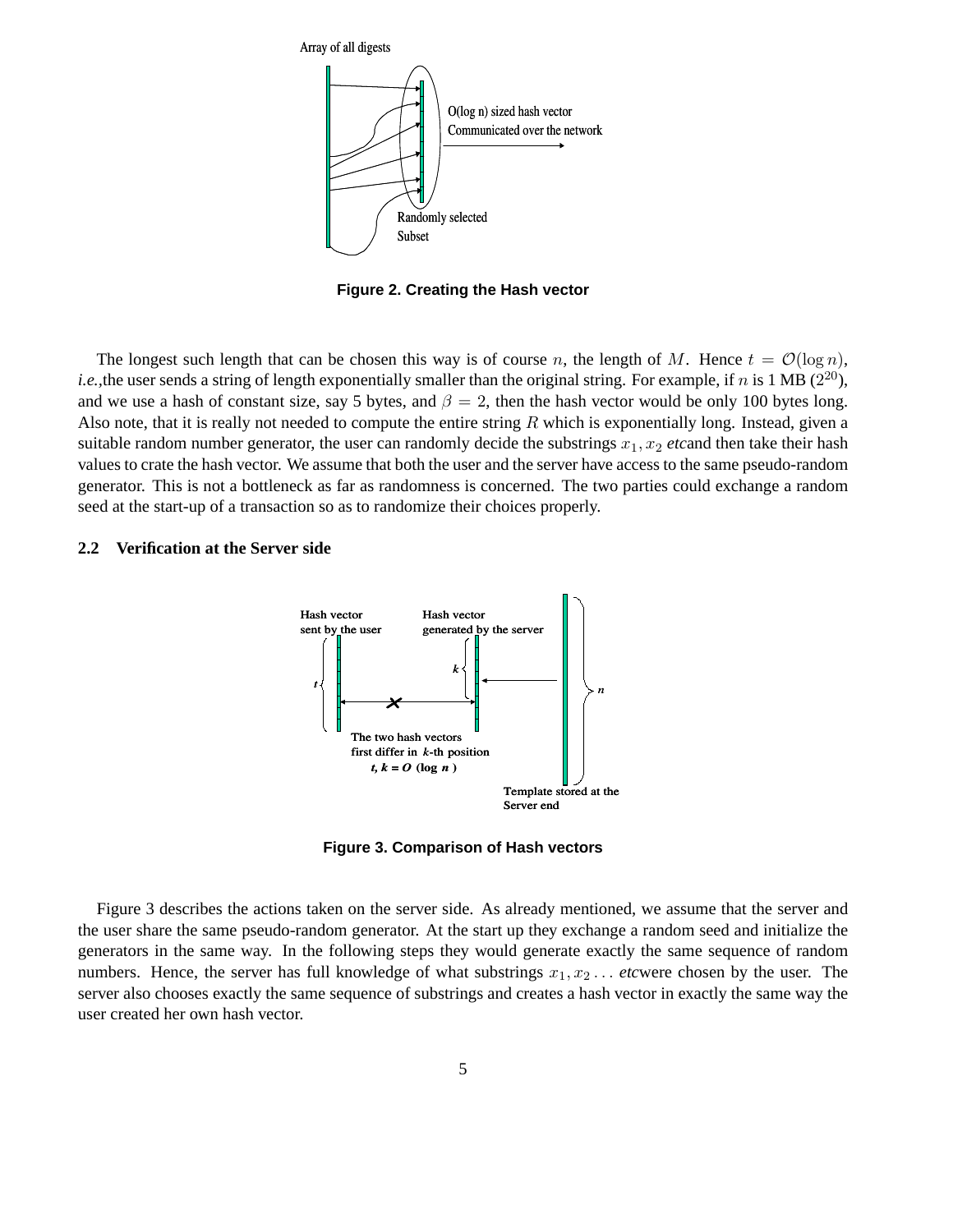

Figure 4. Visualizing False positives and Negatives in the correlation matrix and as function of  $k_r$ 

At this point, the server compares the hash vectors at every coordinate. Notice that with increasing coordinates, a hash vector contains hash values for substrings of increasing length. If the original two strings, *i.e.,*the user token M and the server template T differ in many positions, there is higher chance that they would differ in a smaller substring picked from the same set of locations and therefore most likely would differ in their hash values as well. Intuitively therefore, for strings having large hamming distance, the value of k, which is an indicator for the first length of substrings that differ in hash values, would be small. And a high value of  $k$  would indicate that the strings are perhaps not too different from each other. Thus there is a strong correlation between  $k$  and the hamming distance of the strings being matched. In section 4, we establish this correlation theoretically. However, at this point we describe the experimental route that leads us towards making the decision on behalf of the server - *i.e.,*how to authenticate a user from the observed value of the parameter k.

### **2.3 Experimental determination of cut-off** k

Once the parameter  $k$  is evaluated, the server takes its authentication decision based on this value. As we have already discussed in section 1, the server authenticates a string that is decided to be a close match to the template, *i.e.*, a string having hamming distance not more than a threshold set *a priori*. We call this threshold  $h_c$ . The decision process of the server is simple. It somehow chooses a cut-off k value, say  $k_r$ , so that for all  $k < k_r$ , the inference is that the corresponding hamming distance  $h > h_c$ . This is intuitive, as we have seen that the hamming distance and k values are correlated in an inverse fashion. Similarly, if  $k \geq k_r$ , then the server declares that the string in question has a hamming distance  $h \leq h_c$  from the template and hence access is granted. Naturally, the choice of  $k_r$  decides the correctness and sensitivity of the decision. A choice of high  $k_r$  would be too conservative; while it will cut off almost all strings with  $h > h_c$ , at the same time it will not allow many legitimate strings that have  $h \leq h_c$ , yet, resulted in a lower value for k. We now describe how to make a choice of  $k_r$  on an experimental basis. Consider the matrix shown in figure 4(a). The rows are marked by increasing hamming distances. And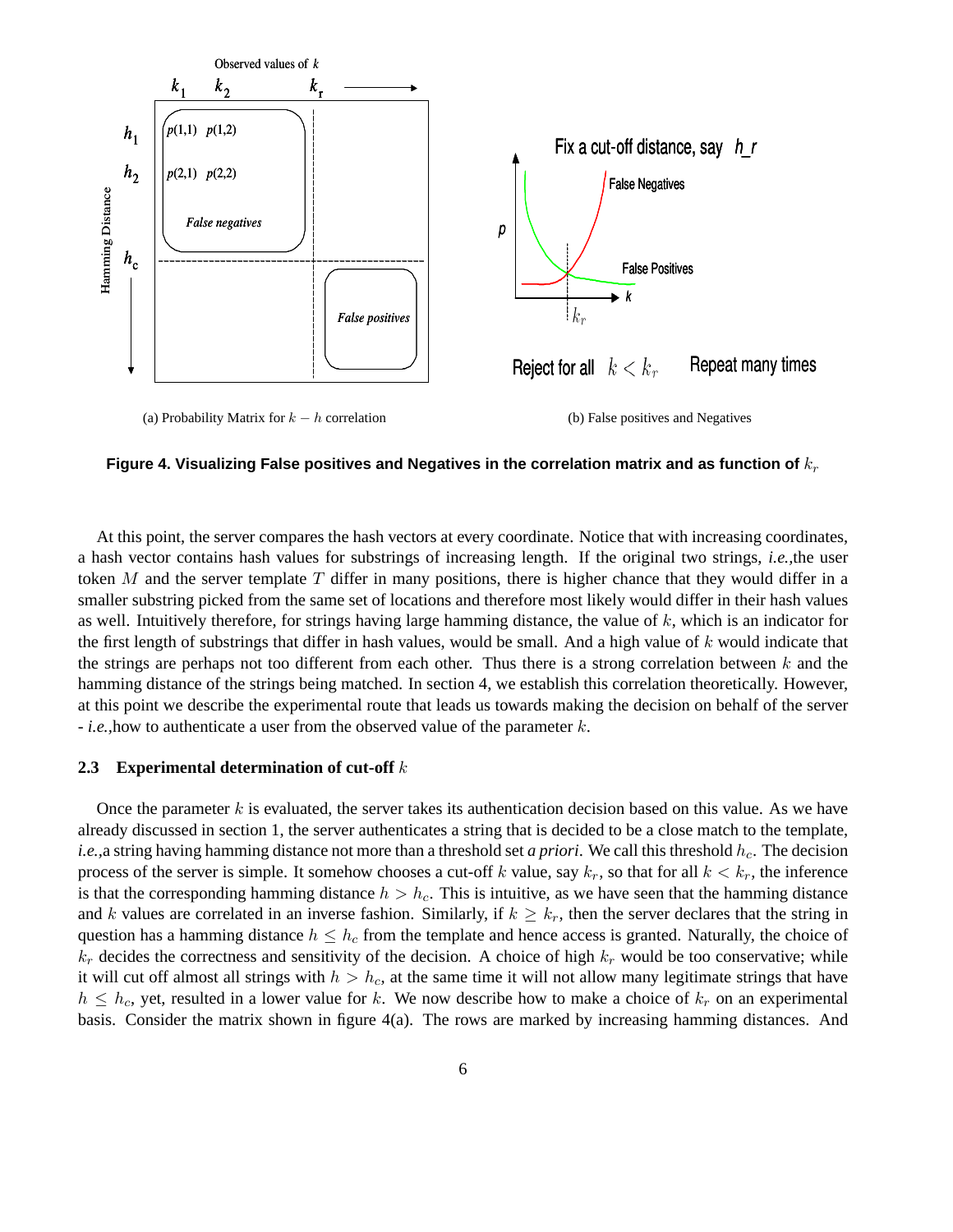the columns are marked by increasing k values. The  $(i, j)$ -th entry in this matrix denotes the probability that a string of hamming distance  $h_i$  resulted in the observed value  $k = k_j$ . Observe that for a given row  $h_c$  and column kr, the bottom right rectangle of the matrix therefore embody the total probability of *false positives*, *i.e.,*strings which in spite of having a larger hamming distance (than  $h_c$ ) give rise to a larger k value (than the cut-off  $k_r$ ). Similarly, the upper left rectangle of the matrix signifies the total probability for *false negatives*, *i.e.,*the strings having a low hamming distance yet rejected because of lower k values observed. Before deploying the system, it is reasonable to experimentally estimate these probabilities. Once this matrix is estimated, the choice is determined by the need of the application. For every combination of  $(h_c, k_r)$ , there is a specific ratio of false positive and false negatives; the application can choose the cut-off for which this ratio suits the most. We will elaborate further on this in evaluation section; we will establish that by choosing so, the application really does not make a great deal of compromise in its security.

### **3 Evaluation**

#### **3.1 Security Assertions**

In this section we present the evaluation of our methodology. As discussed in section 2, we have determined the systems parameters experimentally. The first step towards this is the evaluation of the correlation matrix  $(M)$ presented in figure 4(a). To do so, we have randomly generated many templates. For each such template, we generated a large number of proof strings of different hamming distances. We varied these hamming differences starting from 1% up to 40% of the length of the original string. For each proof string the hash vector is computed and the same is compared with the hash vector generated from the corresponding template string. This comparison results into an observed value of k. If the hamming distance is h, the  $(h, k)$  entry is incremented by one. Finally all entries are normalized between 0 and 1. Normalization, however, is optional. After  $M$  is determined, we determine the cut-off k. Note that this depends on the cut-off hamming distance. Typically, the applications generate legitimate proof strings that always lie within a certain distance from the original. Let's denote this distance percentage by  $h_1$ . This means, any string within percentage distance  $h_1$ , should be accepted with high probability. Similarly, there is another boundary,  $h_2 \geq h_1$  such that any string with percentage distance more than  $h_2$  should be rejected with very high probability. While the gap between the two values is application specific, a non-zero gap is quite natural. In other words, if a fingerprint that has a percentage difference of 5% with the template should be accepted with a high probability, another string with a distance of 6% should also be accepted with equal or slightly less probability. In summary, there should be a gradual fall in acceptance rate between  $h_1$  and  $h_2$ ; after  $h_2$ , the acceptance rate should become as close to zero as possible. We choose a cut-off hamming distance  $h_c$ , which is in the middle,  $h_1 < h_c < h_2$ .  $h_c$  could be chosen in many ways, as linear or non-linear function of  $h_1$  and  $h_2$ . However, for our experiments, we have simply chosen as  $h_c = (h_1 - h_2)/2$ . Once, the cut-off hamming distance is fixed, the next task is to determine the cut-off  $k$  from the correlation matrix. We have already described this procedure in section 2.3.

Now we describe the main results of our experiments and demonstrate the validity of our methodology. We have performed our experiments with different string lengths and over varied range of other parameters. Figure  $5(a)$  depicts the expected value of observed k as a function of the hamming distance in a typical experiment. This is generated from the normalized entries of the correlation-matrix. As expected, the expected value of  $k$  decreases with increasing percentage distance. This is due to the fact that strings with larger distance are quickly distinguished by samples of smaller sizes. Figure  $5(b)$  presents the variance of observed k. Interestingly enough, the variance too decreases monotonically with increasing percentage difference. This means, for legitimate strings that are close match to the original template string, observed values of  $k$  are distributed over a larger range. This introduces the chances of having more false negatives. However, as the hamming distance increases, the variance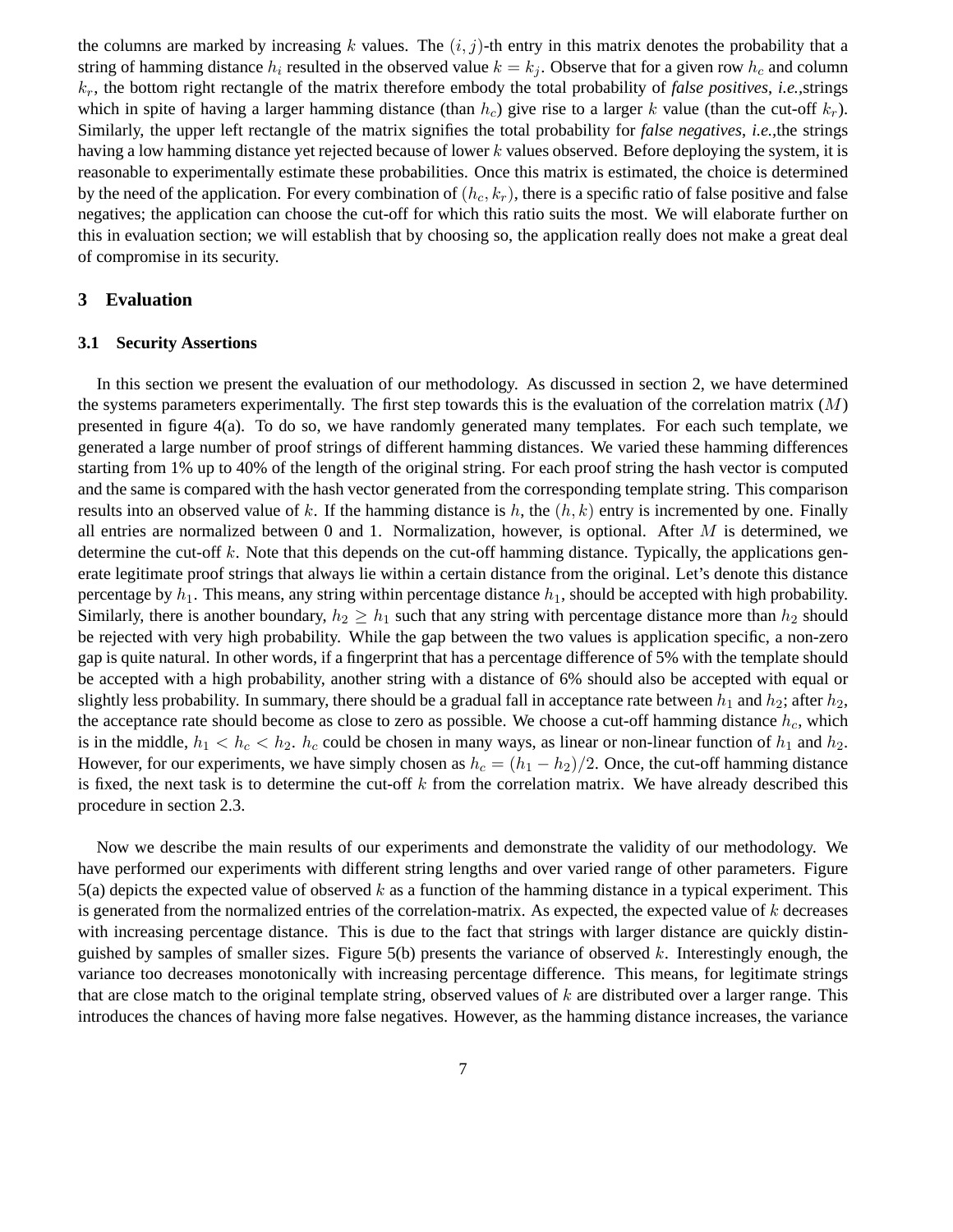

(a) Variation of  $Exp(k)$  with h

(b) Variation of  $\sigma(k)$  with h



diminishes. The low variance at this end of the spectrum allows us to estimate more correctly whether a string is illegitimate enabling sharpening of the bound for false positives which is more important from security point of view.

We have experimented with several values of  $h_1$  and  $h_2$ . We present a typical set of results just as a guideline of how things turn out for the experiments. Since this is a continuation of the same experiments that we described before, the string length is fixed at  $n = 4096$  bits and  $\beta = 1.3$ . We set  $h_1 = 6\%$  and  $h_2 = 14\%$  and thereby  $h_c = 10\%$ . This choice is somewhat arbitrary. However, the overall pattern of our experiments is quite independent of the specific choice of  $h_c$  which is normally a requirement of the application. Figure 6(a) presents the false positives and negatives as a function of the cut-off k for  $h_c = 10\%$ . This means, if we set  $k_r = 8$ , we will have more than 20% false positives (unacceptable) and similar number of false negatives. Following our method, we set  $k_r = 9$ , that jointly minimizes the false positives and negatives. And then we repeat the experiments for  $c = 5$ times. Repeating the experiment means preparing 5 different hash vectors on independent random trials. The string is accepted if  $c_{majority} = 3$  of the hash vectors lead to the acceptance, *i.e.*, an observed value k value of greater than or equal to 9. The final message string will contain the collection of all five hash vectors. Figure 6(b) depicts the results after these repeated trials; the X-axis denotes the hamming distances and the Y-axis denotes the normalized number (of accepted and rejected strings respectively). It is observed that all strings with percentage distance less than 5, are accepted with high probability. Similarly, almost all the strings with distance more than fourteen percent, are rejected. How many bits are communicated finally? For these experiments, we used a hash with 16 buckets, *i.e.*, to represent a hash value we need 4 bits. We chose to sample up to a length  $\beta^{20}$ , i.e., the each hash vectors have 20 entries in it. Thus each hash vector is 80 bits long. And after five repeated trials the final string will be 400 bits. This is the final size to be communicated over the network. However, notice that as the string size increases, the hash vector length, being only logarithmic in the original string length, the communication ratio improves further.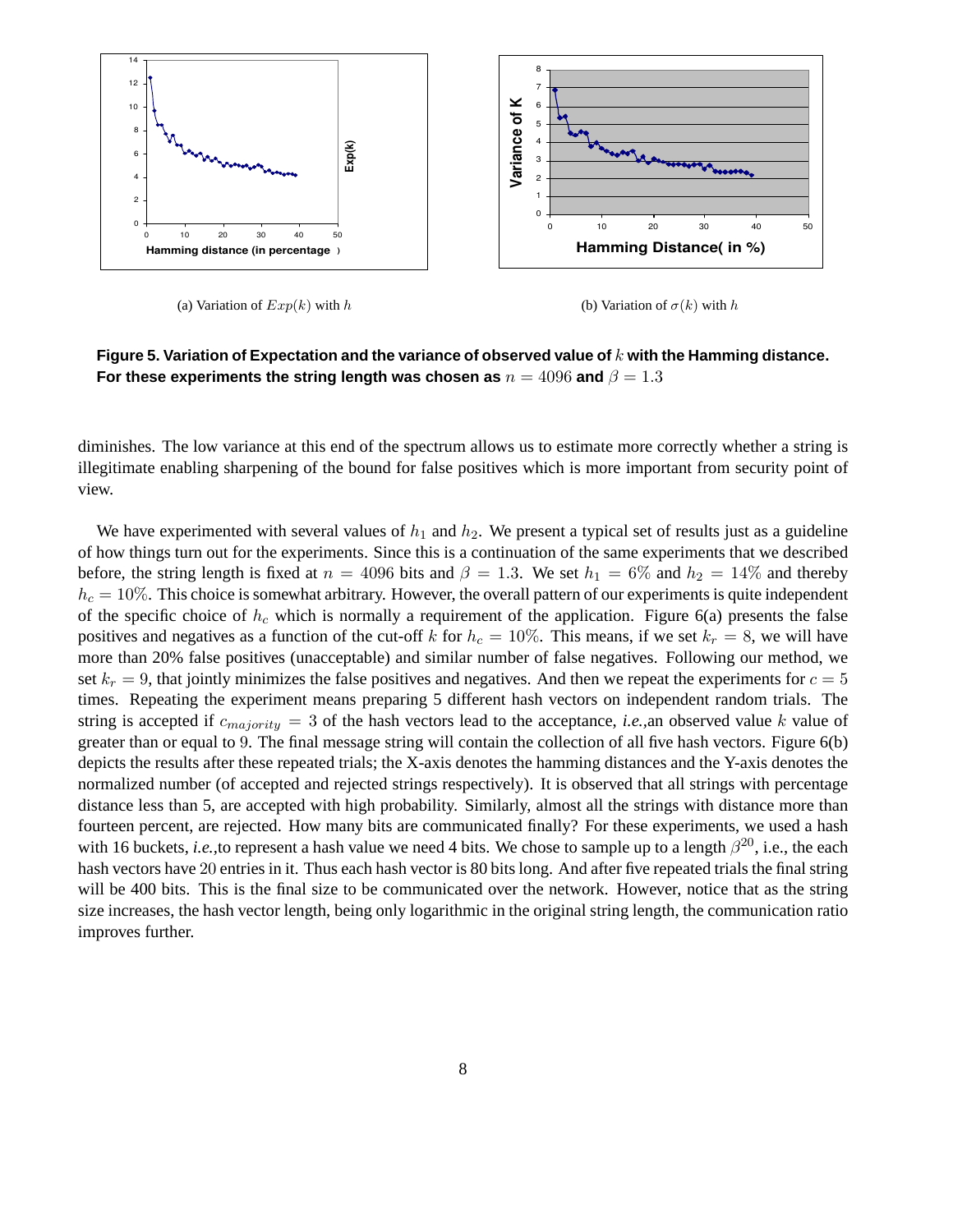

(a) False positives and negatives as a function of cut-off  $\overline{\mathbf{K}}(k_r)$ 



(b) Accepts and Rejects after five repeated trials

## Figure 6. Determining  $k_c$  and results after repeated trials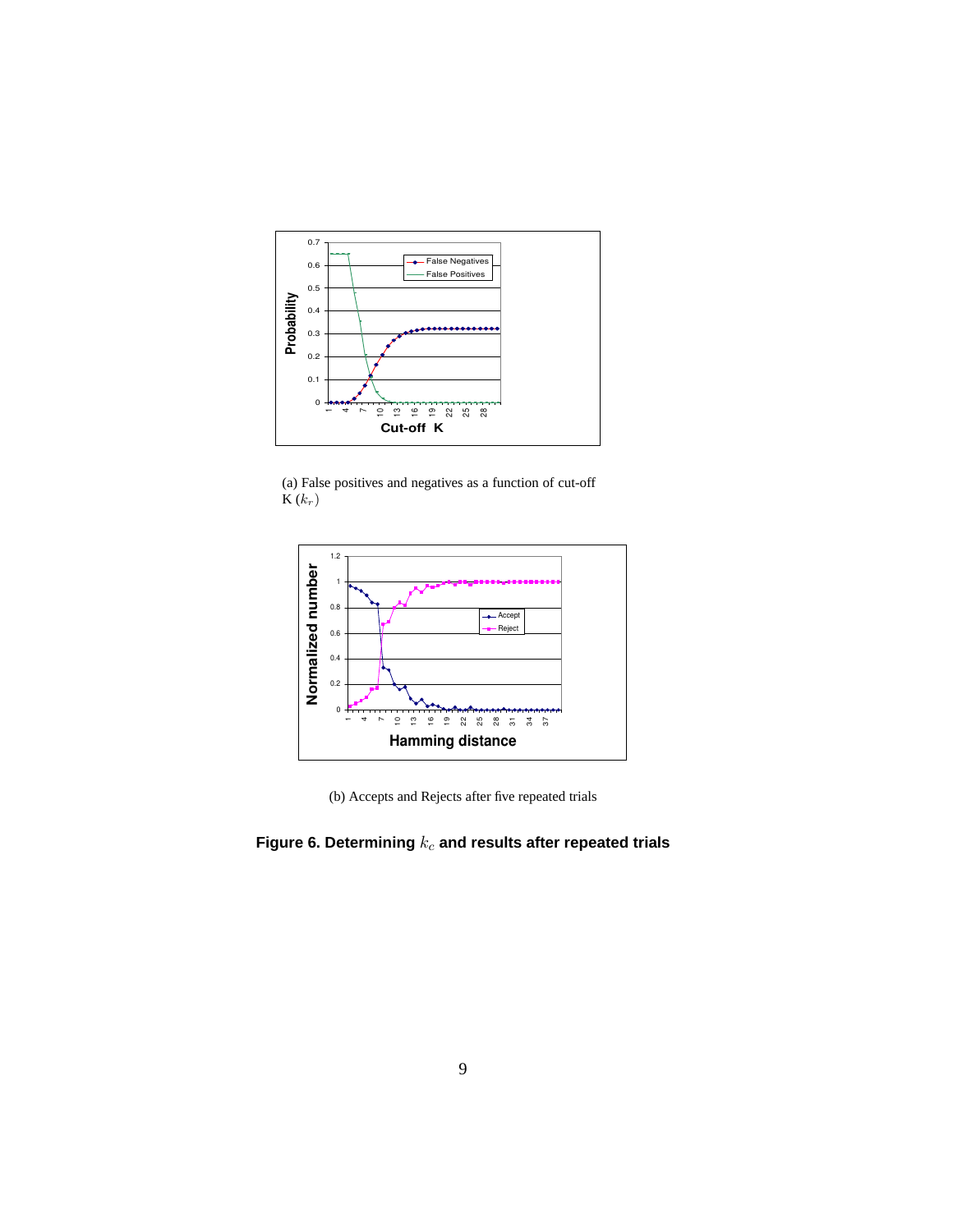#### **3.2 Analysis of Power consumption**

In this section we provide an analysis of the amount of power savings that can be achieved by deploying the proposed scheme. In general, such estimation can be quite complicated, the consumption of power being a function of many factors such as processor architecture (including the CPU and memory subsystems), the network link that involves analog components and also software factors such as the operating system, exact implementation of systems libraries and so on. Instead of stressing on fine-grain precision, we evaluate our figure of merit in a rather coarse-grain accuracy. The main power-drainers involved in this scenario are the processor, memory, and the network link. We compare two alternative methods; sending the whole data block naively over the wireless, and sending the hamming-distance sensitive hash-vector instead of the data block. Since, some computation is involved in the second case, we have to estimate the power consumed by the processor. The processing power consists of two parts : the energy consumed at the CPU by the instructions and the energy spent due to the cachemiss and memory accesses. Since the additional memory requirement of our scheme (over the baseline case) is very small, essentially just the size of the hash vector that would easily fit into the local cache of any modern processor, we can assume that the additional power consumption related to memory/cache can be kept out of the consideration and that we can solely focus on *instruction level power analysis*[7]. According to this scheme, energy consumed by each instruction is measured in isolation and then the total power is evaluated from the profile of the machine code. The consumption naturally varies from one instruction to another, however, one can consider an average case or worst case picture.

| $\, n$         | original size of the key                                 |
|----------------|----------------------------------------------------------|
| $e_{proc}$     | average energy for executing one instruction             |
| $e_{net}$      | average energy to transmit one bit                       |
| $N_i$          | number of instructions needed to compute one hash vector |
| b              | bits needed to represent one digest                      |
|                | size of the hash vector                                  |
| $v = fb$       | size of one hash vector                                  |
| $\tau$         | number of repeated trials                                |
| $I = \tau N_i$ | total number of instructions                             |

**Table 1. Parameters relevant for power-analysis**

Table 1 denote the parameters of interest for computing the power consumption. The total power consumption for the first case (sending the whole key) is given by  $E_1 = ne_{net}$ . <sup>1</sup> In the second case, there are two factors, processing and transmission and the total energy is given by  $E_2 = v e_{net} + I e_{proc}$ . Hence, the ratio of energy consumption in two cases, is given by

$$
\frac{E_2}{E_1} = \frac{v\tau}{n} + \left(\frac{I}{n}\right) \left(\frac{e_{proc}}{e_{net}}\right)
$$

Notice that  $v = \mathcal{O}(\log n)$ , and the fraction  $v\tau/n$  falls sharply as the size n of the data block increases. For example, for a data size of 4Kb, hash bucket size  $b = 4$  bits,  $\tau = 5$  repeated trials, and a hash vector length  $f = 20$ , the length of the transmitted hamming sketch is  $v\tau = f b\tau = 400$ . According to an estimation provided in [6], transmitting one bit on the wireless over a distance of about hundred meters is equivalent to 3000 instructions

<sup>&</sup>lt;sup>1</sup>Although there is some minimal processing required, such as byte copying, we assume the power is negligible. If anything such assumption favors underestimation of the savings that we predict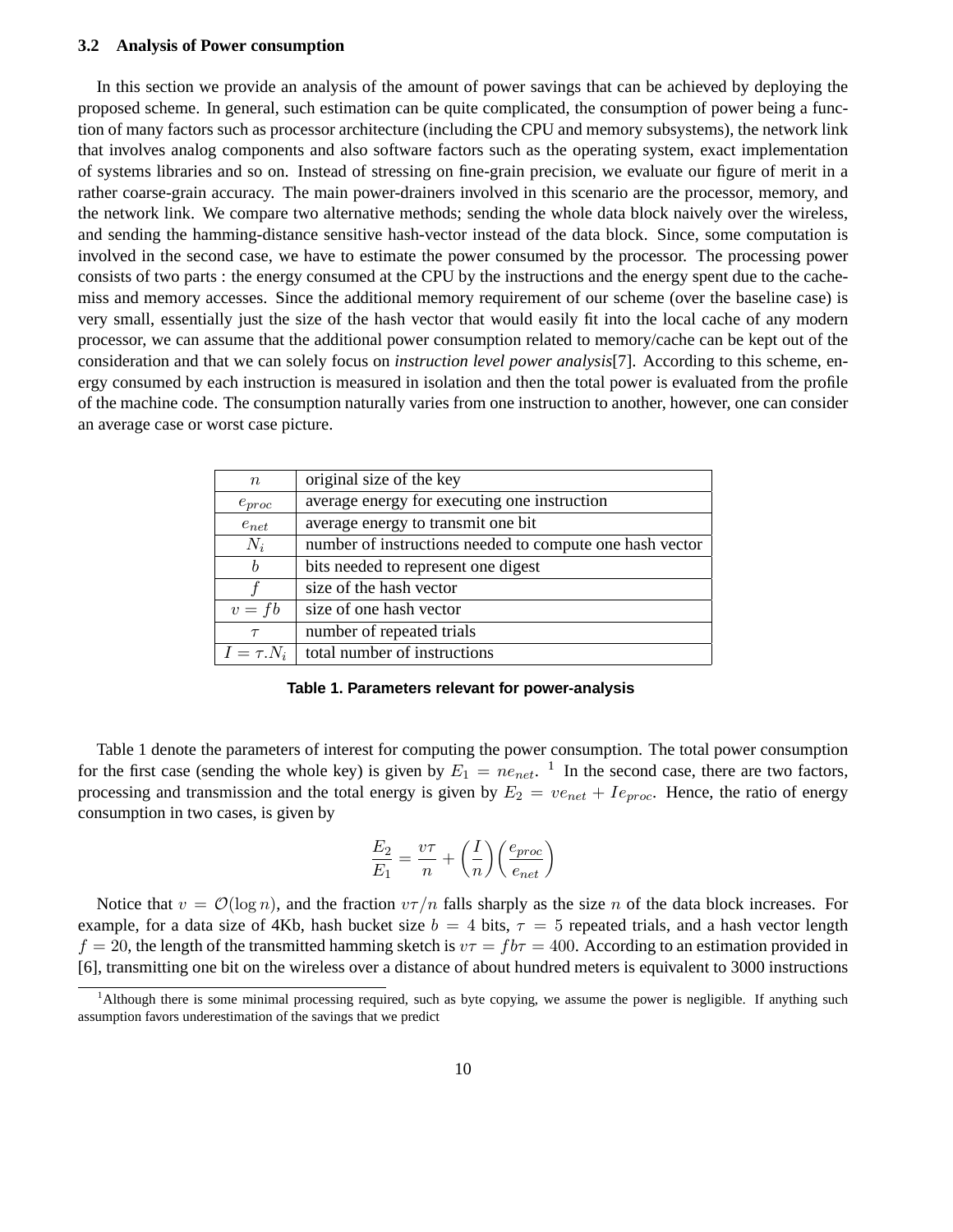on a standard processor. Which means  $e_{proc}/e_{net} = 1/3000$ . Although this is a rough estimate and also couple of year old, the scenario has changed only in favor of low power processing. While long range transmission is limited by the physical factors beyond control, modern processors are becoming increasingly power efficient so far computing is concerned. At any rate, assuming  $e_{proc}/e_{net} = 1/3000$ , and noticing that it takes about 30000 instructions  $2$  to compute a Hamming sketch, we get

$$
\frac{E_2}{E_1} = 0.1 + \left(\frac{30000}{4000}\right)\left(\frac{1}{3000}\right) = 0.10025
$$

As n grows, the factor  $E_2/E_1$  keeps constantly decreasing. As we have already seen in section 3.1, the total bandwidth and power savings actually depend on the false negatives; every time a legitimate string is rejected as false, the whole key is communicated in order to convince the verifier at the remote end. The fraction of such false rejections, as depicted by Figure 6(b) is less than 20%. Hence, amortized over many trials, the total energy ratio is given by

$$
\frac{0.8E_2 + 0.2E_1}{E_1} = 0.2 + (0.8)(0.10025) \approx 0.28
$$

Therefore, amortized over many transmissions, such a scheme results in bandwidth and power savings up to 72%.

### **4 Deriving the bound for arbitrary hash buckets**

In this section we provide a theoretical analysis of what happens if the hashing is not just parity, and is allowed to take on any arbitrary hash bucket size. Table 2 lists the variables necessary for this analysis.

| h           | hamming distance                                    |
|-------------|-----------------------------------------------------|
| $\mu$       | hash collision probability                          |
| $X_{\cdot}$ | the proof sting                                     |
| Y           | the template string                                 |
| $X_l$       | <i>l</i> -th sample chosen from the proof string    |
| $Y_l$       | <i>l</i> -th sample chosen from the template string |

#### **Table 2.**

We estimate the bounds on the estimation of h. Note that for any independent sample l, (of length  $\beta^l$ ), the probability that the b-th bits of the template-sample and proof-sample is  $h/n$ . This is simply because the two strings differ in  $h/n$  fraction of bits. Hence we have the following set of equations :

$$
Pr[(X_l)_b \neq (Y_l)_b] = h/n \quad \forall 1 \leq b \leq \beta^l
$$

$$
Pr[(X_l)_b = (Y_l)_b] = 1 - h/n
$$

Setting  $\delta = (1 - h/n)$ , we get  $Pr[X_l \neq Y_l] = 1 - (1 - h/n)^{\beta^l} = 1 - \delta^{(\beta^l)}$ .

Now we estimate the error probability.  $\mu$  is the probability of failure in a collision free hashing  $H(x)$ . To do so, we first observe the probability of having a collision in hashing for two distinct samples of length  $\beta^l$ . This the conditional probability given by  $Pr[H(X_l) = H(Y_l)|X_l \neq Y_l]$ . Now, observe from Bayes' Theorem

 $2$ by examining the machine code on an x-86 processor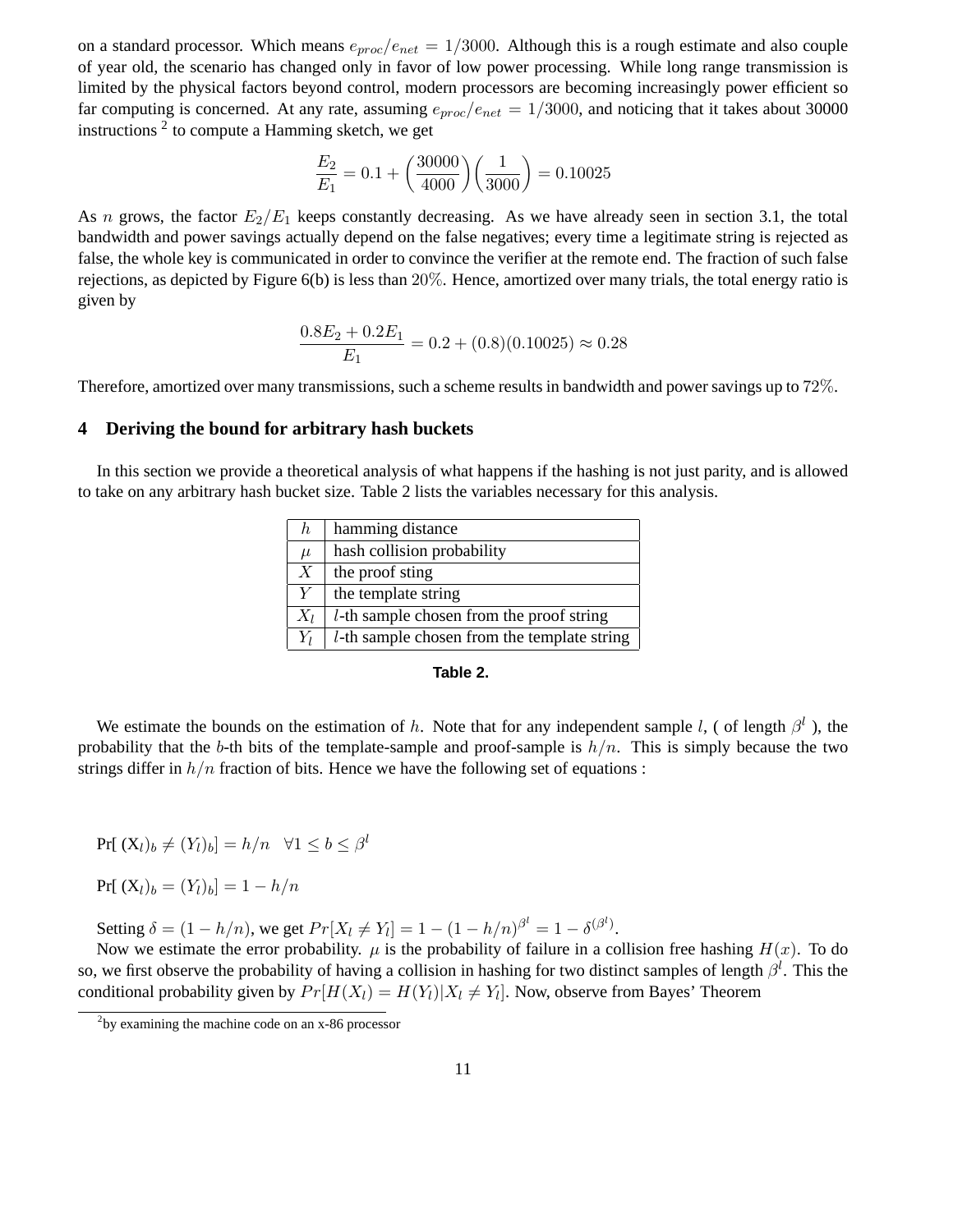$$
\Pr [ H(X_l) = H(Y_l) | X_l \neq Y_l ] = \frac{Pr[H(X_l) = H(Y_l) \cap X_l \neq Y_l]}{Pr[X_l \neq Y_l]}
$$

The denominator on the right-hand side is the probability of false prediction and plugging in the values amounts to  $\mu(1-\delta^{(\beta^l)})$ . Hence the probability of not making a false prediction is  $1-\mu(1-\delta^{(\beta^l)})$ . Our objective is to tightly estimate h. However, since a two-way sharp bound is not possible, we focus on minimizing the false positives. We set the probability of no false prediction over  $k$  samples of geometrically increasing length very close to 1. That will allow us conservatively estimate the hamming distance.

$$
\prod_l 1 - \mu(1-\delta^{(\beta^l)}) \geq 1-\epsilon
$$

Approximating  $1 - \mu$  with 1, we get

$$
\prod_l \left[1 - \mu \delta^{(\beta^l)}\right] \geq 1 - \epsilon
$$

At this stage, we need a first order Taylor series approximation. Set  $\lambda = h/n$  and then  $\delta^{(\beta^l)}$  becomes

$$
(1 - h/n)^{(\beta^l)} \approx 1 - \lambda \beta^l
$$

So the inequality becomes

$$
\prod_l \left[1 - \mu \lambda \beta^l\right] \geq 1 - \epsilon
$$

Set  $\phi = \mu \lambda$ . We get,

$$
(1 - \phi\beta)(1 - \phi\beta^2)\dots(1 - \phi\beta^k) \ge 1 - \epsilon
$$

Further approximating with the product terms, we set,

$$
(1 - \phi \beta)^k \ge 1 - \epsilon
$$

Or in other words, we get a bound on  $k$ , the first sample length we see any difference of the hash values as a function of the general discrepancies of the two strings. taking Logarithms on both side we get,

$$
k \ge \frac{\ln(1 - \epsilon)}{\ln(1 - \phi \beta)}
$$

And substituting the values for different quantities and further simplifying we get a bound on  $h$ , the hamming distance as a function of  $k$ . This gives us an way to estimate  $h$ .

$$
\frac{h}{n} \le \frac{1-(1-\epsilon)^{1/k}}{\mu\beta}
$$

The above equation tells us that our method underestimates h with no more than a failure probability  $\epsilon$ . This  $\epsilon$  is a free parameter and can be set to any user-specified value. Depending on the required success probability, we have to set the length of the hash vector. The bounds can be further improved with repeated trials; this can be shown by a Chernoff-bound type argument. For such a tehnique the reader can consult [4].